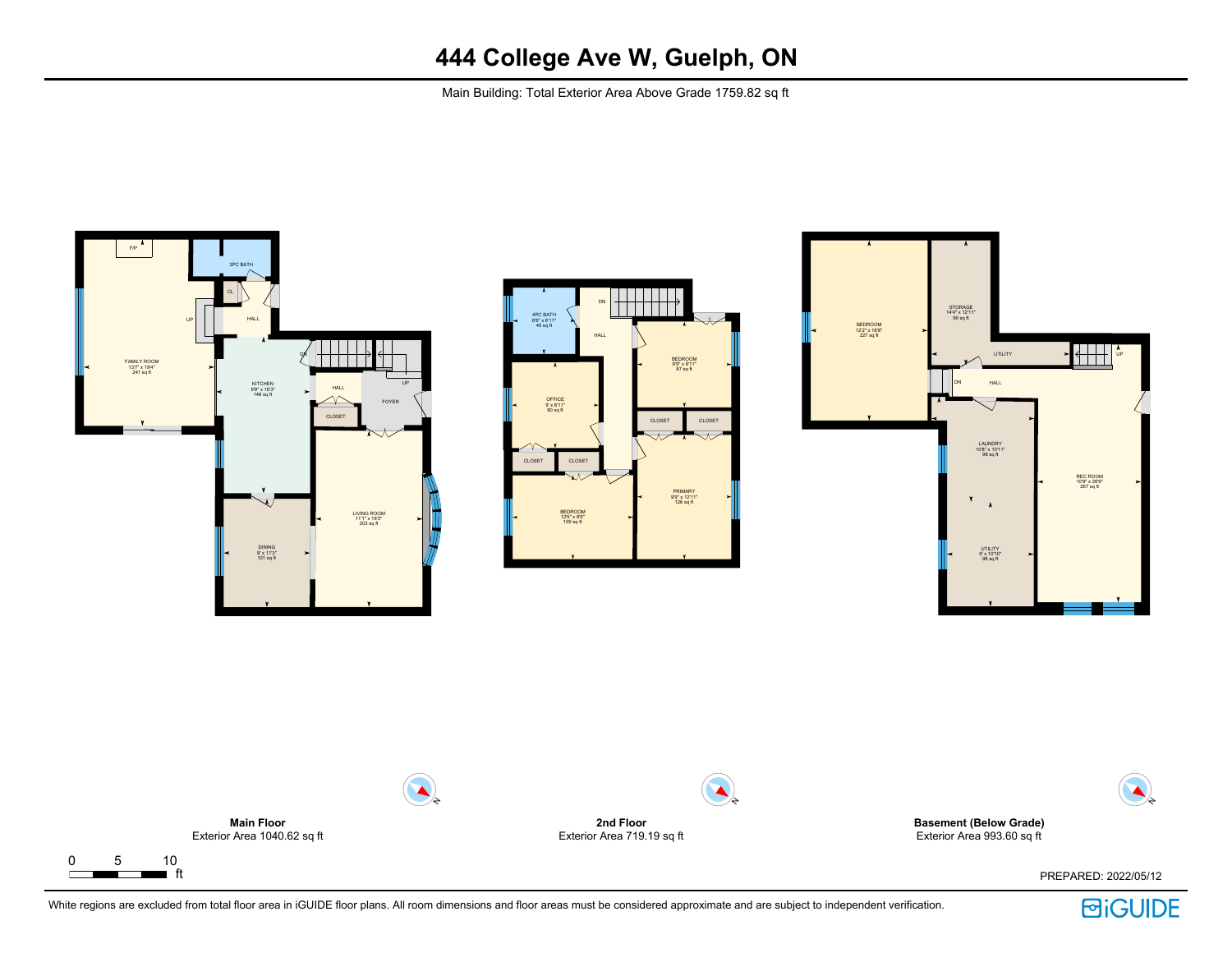





White regions are excluded from total floor area in iGUIDE floor plans. All room dimensions and floor areas must be considered approximate and are subject to independent verification.

 $\begin{array}{ccc} 0 & 3 & 6 \\ \hline \end{array}$  ft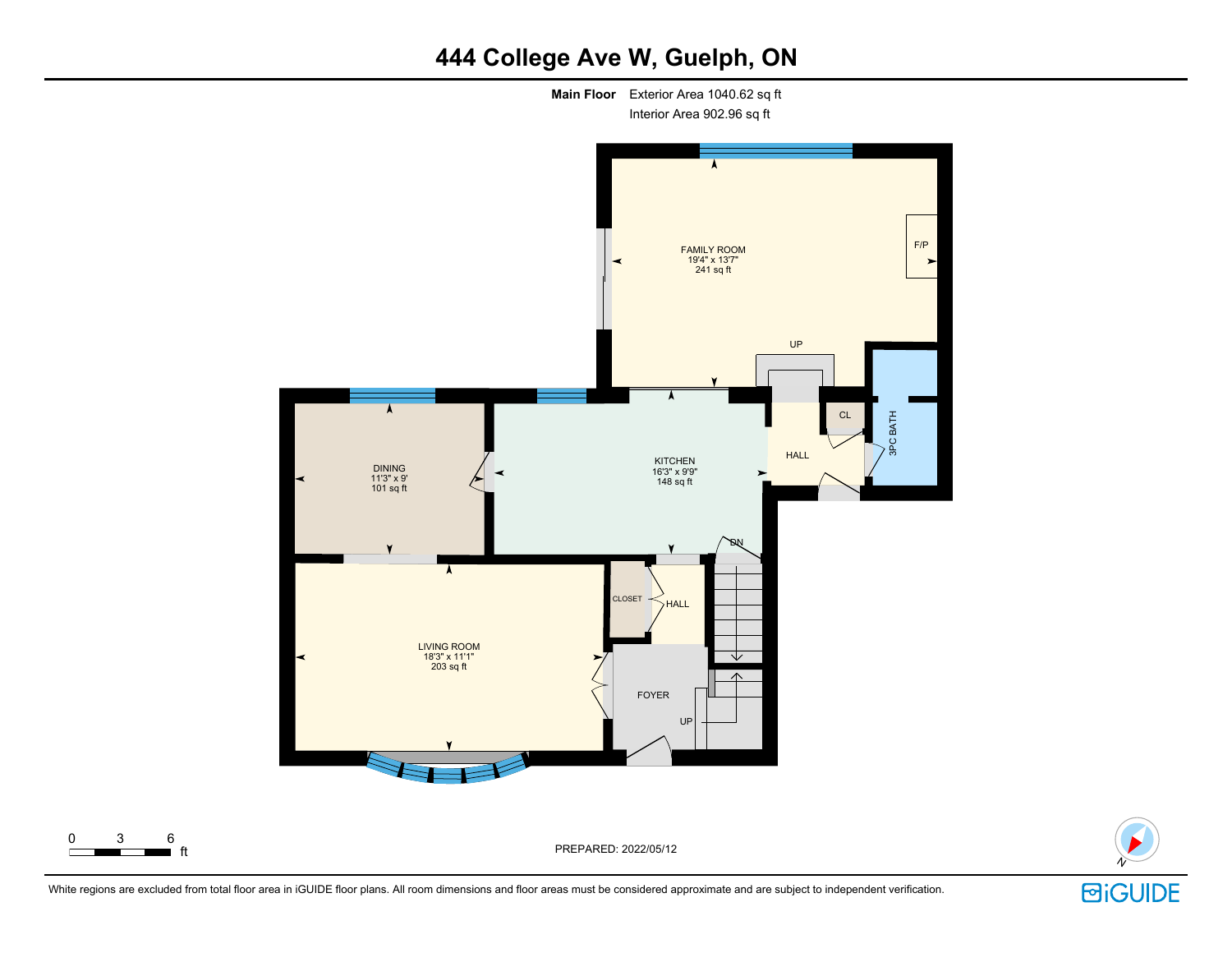**2nd Floor** Exterior Area 719.19 sq ft Interior Area 622.70 sq ft





White regions are excluded from total floor area in iGUIDE floor plans. All room dimensions and floor areas must be considered approximate and are subject to independent verification.

# **固iGUIDE**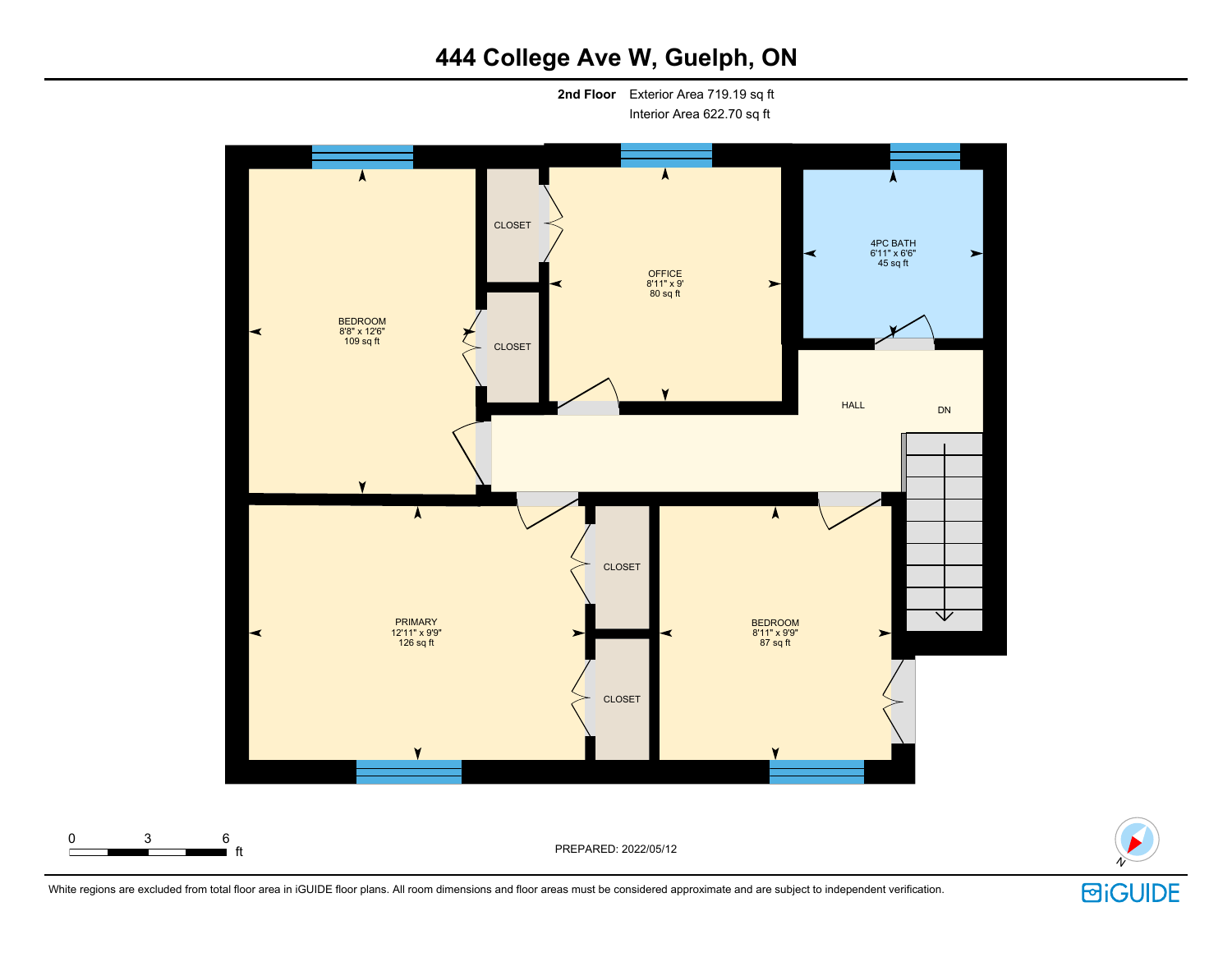**Basement (Below Grade)** Exterior Area 993.60 sq ft Interior Area 858.20 sq ft



PREPARED: 2022/05/12



White regions are excluded from total floor area in iGUIDE floor plans. All room dimensions and floor areas must be considered approximate and are subject to independent verification.

 $\begin{array}{ccc} 0 & 3 & 6 \\ \hline \end{array}$  ft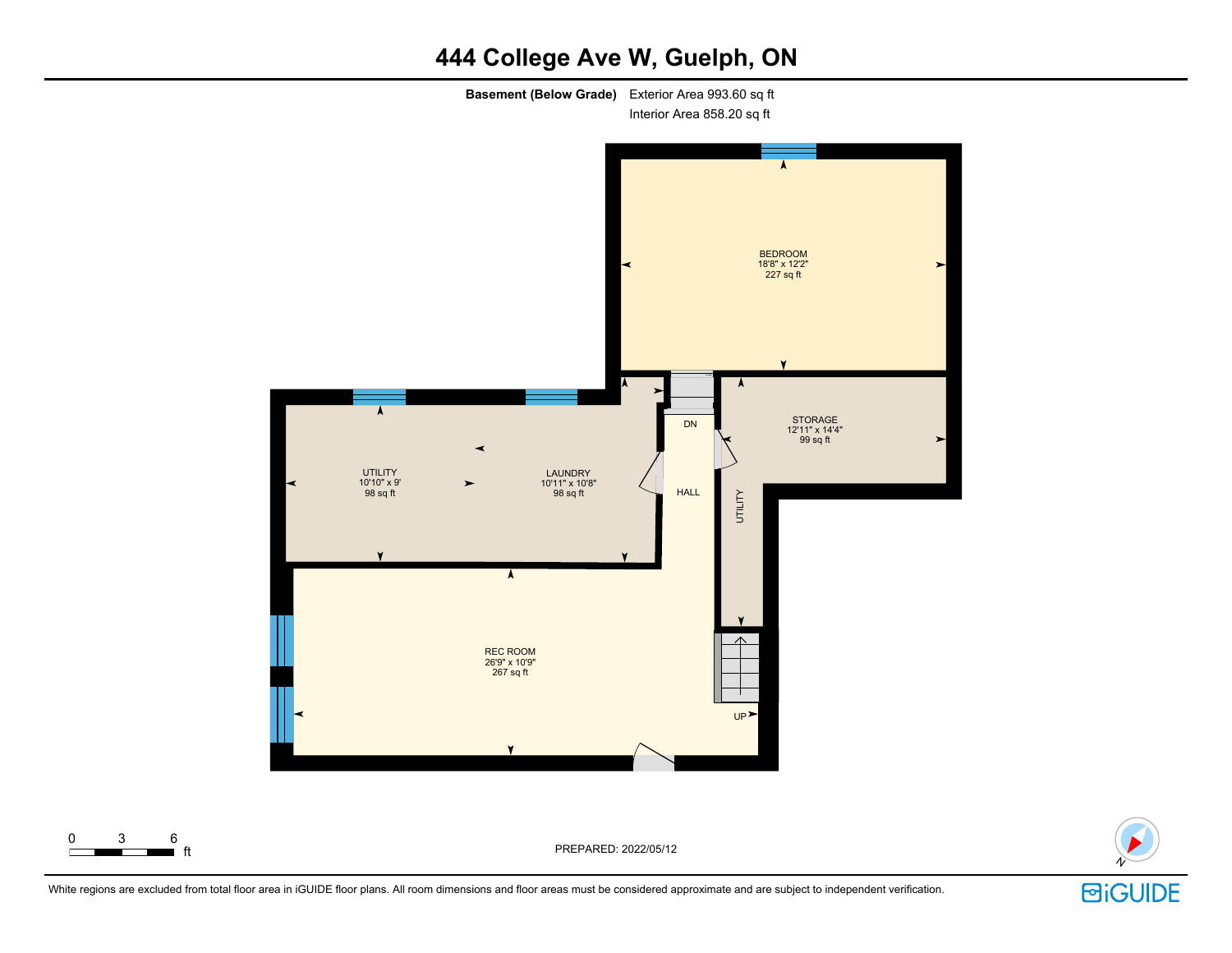## **Property Details**

#### **Room Measurements**

Only major rooms are listed. Some listed rooms may be excluded from total interior floor area (e.g. garage). Room dimensions are largest length and width; parts of room may be smaller. Room area is not always equal to product of length and width.

#### **Main Building**

MAIN FLOOR 3pc Bath: 8' x 3'10" | 30 sq ft Dining: 9' x 11'3" | 101 sq ft Family Room: 13'7" x 19'4" | 241 sq ft Kitchen: 9'9" x 16'3" | 148 sq ft Living Room: 11'1" x 18'3" | 203 sq ft

#### 2ND FLOOR

4pc Bath: 6'6" x 6'11" | 45 sq ft Bedroom: 9'9" x 8'11" | 87 sq ft Bedroom: 12'6" x 8'8" | 109 sq ft Office: 9' x 8'11" | 80 sq ft Primary: 9'9" x 12'11" | 126 sq ft

#### BASEMENT

Bedroom: 12'2" x 18'8" | 227 sq ft Laundry: 10'8" x 10'11" | 98 sq ft Rec Room: 10'9" x 26'9" | 267 sq ft Storage: 14'4" x 12'11" | 99 sq ft Utility: 9' x 10'10" | 98 sq ft

#### **Floor Area Information**

Floor areas include footprint area of interior walls. All displayed floor areas are rounded to two decimal places. Total area is computed before rounding and may not equal to sum of displayed floor areas.

#### **Main Building**

MAIN FLOOR Interior Area: 902.96 sq ft Perimeter Wall Thickness: 11.0 in Exterior Area: 1040.62 sq ft

#### 2ND FLOOR

Interior Area: 622.70 sq ft Perimeter Wall Thickness: 11.0 in Exterior Area: 719.19 sq ft

## BASEMENT (Below Grade)

Interior Area: 858.20 sq ft Perimeter Wall Thickness: 11.0 in Exterior Area: 993.60 sq ft

## **Total Above Grade Floor Area, Main Building**

Interior Area: 1525.67 sq ft Exterior Area: 1759.82 sq ft